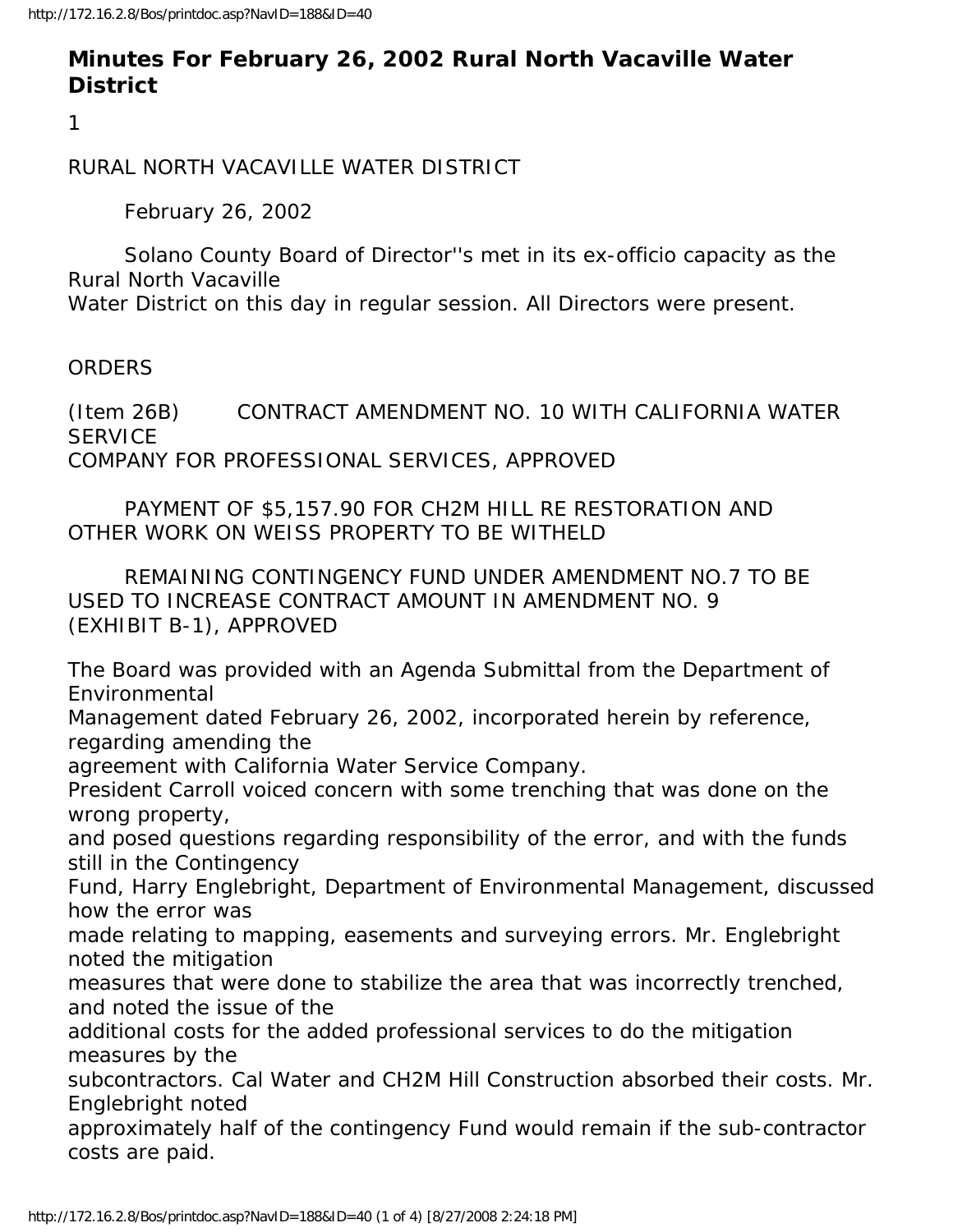President Carroll voiced concern with potential costs to the County if there are not enough contingency funds. Responding to questions posed by Director Silva regarding the responsibility of Cal Water, Mr. Englebright discussed the management team for the "District". Director Silva feels Cal Water and CH2M Hill Construction are responsible for the trenching error, and feels the District should not have to pay for those errors. Jerry Bass, Vacaville, noted the District contracting with Cal Water on this project, and feels that Cal Water should be monetarily responsible for this error. Mr. Bass voiced concern with the roads being damaged and not repaired, with possible compaction issues on fill of some trenches near or in the roadway, with potential added costs, and feels the contractor should pay for the mistake. Responding to questions posed by Director Thomson regarding the contract addressing mistakes, Mr. Englebright noted he would have to review the professional service contract before answering. Director Thomson feels as professionals, the construction company should be responsible for the errors. Director Silva feels that Cal Water is being paid very well to oversee this project and should be responsible for the errors. Responding to concerns voiced by President Carroll regarding the trenching and compaction issues, Mr. Englebright discussed the filling of trenches and compaction tests that are done on roadways. Director Kromm noted opposition to paying Cal Water for the oversight costs related to this problem, but feels the subcontractors should be paid. Mr. Englebright outlined the costs in Item 26A of \$15,620 labeled CWS 3, and the CH2M Hill costs as listed on page 9 of Item 26B. There was a brief discussion regarding bringing a portion of the agenda items back, and with reconsideration of Item 26A since the two items are so closely related. On motion of Director Silva and seconded by Director Thomson, the Board acted to

reconsider Item 26A. So ordered by a vote of 5-0.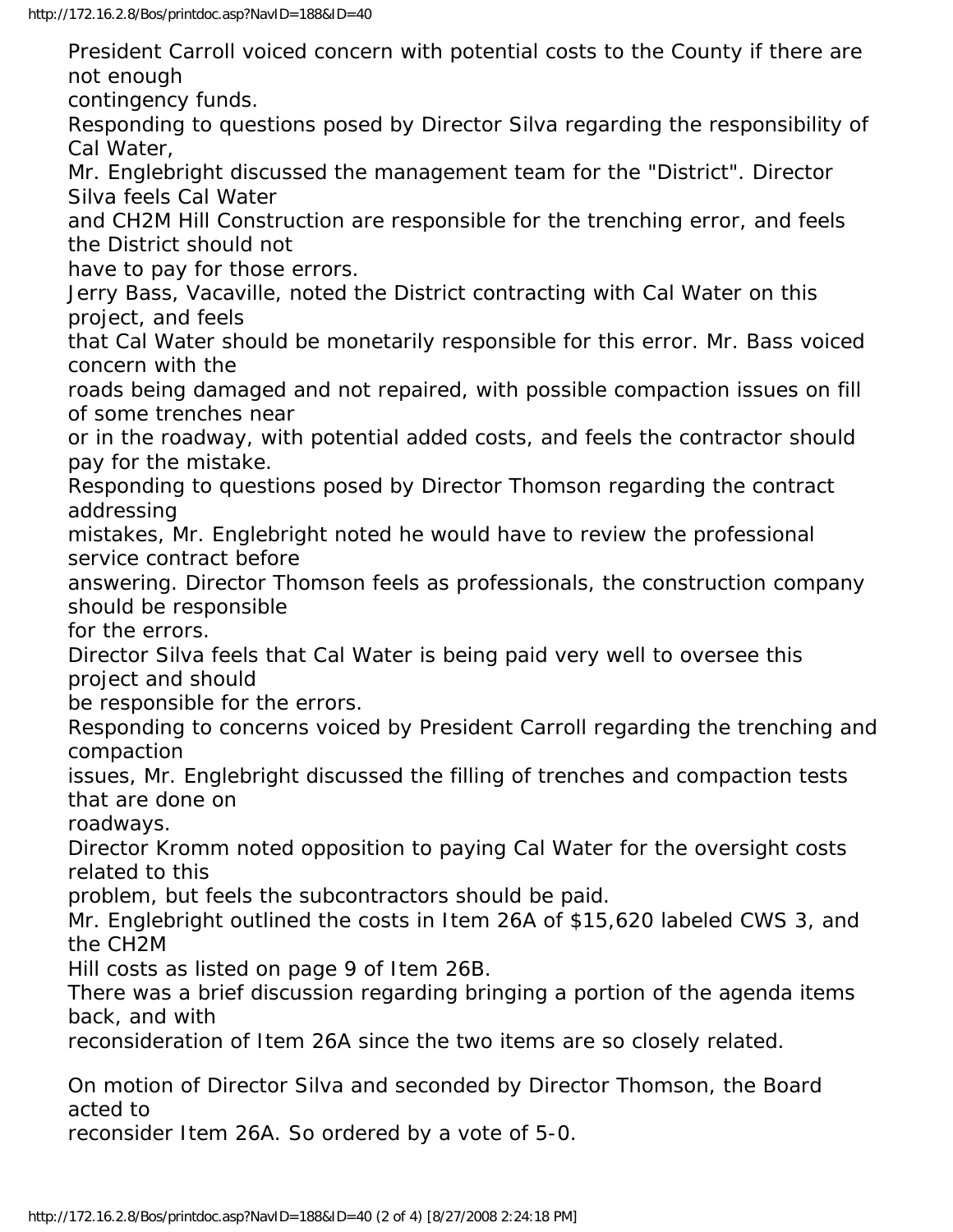(Item 26A) CONTRACT AMENDMENT NO. 3 WITH CALIFORNIA WATER **SERVICE** COMPANY TO INCREASE CONTRACT AMOUNT, APPROVED

 CHANGE ORDER CWS 3 IN THE AMOUNT OF \$15,620, NOT APPROVED AT THIS TIME

The Board was provided with an Agenda Submittal from the Department of Environmental

Management dated February 26, 2002, incorporated herein by reference, regarding a contract

amendment with California Water Service (Cal Water).

Director Kromm noted that there is a lot of money listed in the agenda item that is not related

to the trenching error.

Responding to questions posed by Director Thomson regarding if the amount of \$15,620 is

the amount in question relative to the trenching problem, Mr. Englebright noted that amount is related

to the trenching issue.

Responding to questions posed by Director Kondylis regarding the costs for the original

trenching, Mr. Englebright noted that Teichert Construction absorbed that cost.

 On motion of Director Thomson and seconded by Director Silva, the Board acted to approve

the departmental recommendations except for the item listed as CWS 3 in the amount of \$15,620.00.

So ordered by a vote of 5-0.

(Item 26B) - Continued

 On motion of Director Kromm and seconded by Director Thomson, the Board acted to

approve the departmental recommendations except to withhold \$5,157.90 (see page 9). So ordered

by a vote of 5-0.

 As said business was completed, the Board of Directors adjourned to continue the regular meeting of the Board of Supervisors.

WILLIAM J. CARROLL, President

MICHAEL D. JOHNSON, Secretary

 $\mathsf{By}$ 

\_\_\_\_\_\_\_\_\_\_\_\_\_\_\_\_\_\_\_\_\_\_\_\_\_\_\_\_\_\_\_